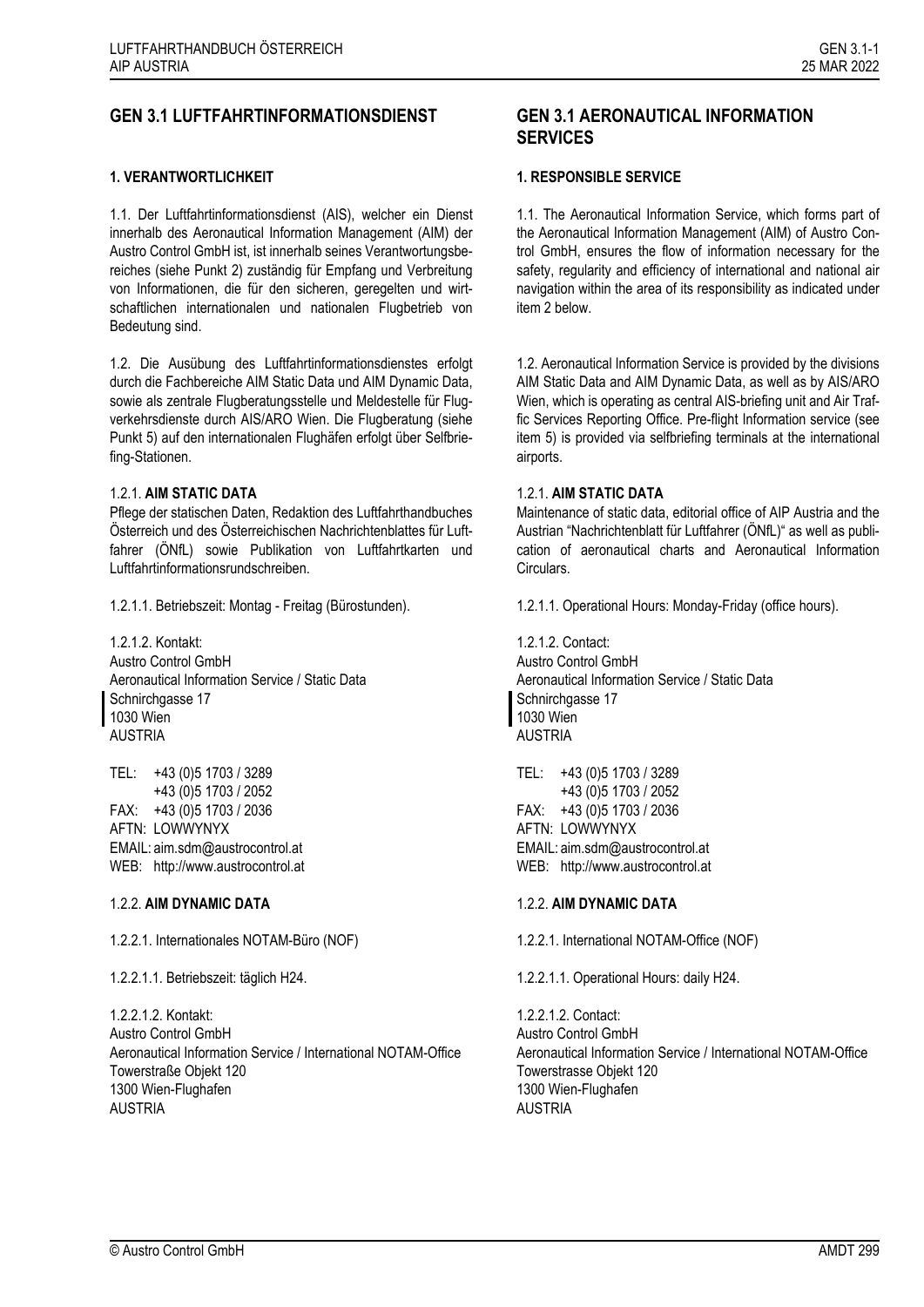TEL: +43 (0)5 1703 / 2051 FAX: +43 (0)5 1703 / 2056 AFTN: LOWWYNYX EMAIL: nof@austrocontrol.at WEB: http://www.austrocontrol.at

1.2.2.1.3. Postanschrift für die Übermittlung von Luftfahrtveröffentlichungen:

1.2.2.1.3.1. Kontakt: Austro Control GmbH Aeronautical Information Service / International NOTAM-Office Towerstraße Objekt 120 1300 Wien-Flughafen AUSTRIA

1.2.2.2.2. Kontakt: Austro Control GmbH AIS/ARO Wien Towerstraße Objekt 120 1300 Wien-Flughafen AUSTRIA

TEL: +43 (0)5 1703 / 3211 FAX: +43 (0)5 1703 / 3256 AFTN: LOWWZPZX EMAIL: ais.loww@austrocontrol.at

1.3. Der Dienst wird entsprechend den Vorschriften des ICAO-Anhanges 15 (Luftfahrtinformationsdienst) durchgeführt.

# **2. VERANTWORTUNGSBEREICH 2. AREA OF RESPONSIBILITY**

2.1. Der Luftfahrtinformationsdienst ist für die Sammlung und Verbreitung von Informationen für das gesamte Bundesgebiet Österreich verantwortlich.

### **3. LUFTFAHRTVERÖFFENTLICHUNGEN 3. AERONAUTICAL PUBLICATIONS**

### **3.1. Allgemeines 3.1. General**

3.1.1. Die Luftfahrtinformationen werden in Form von "Aeronautical information products" und "Aeronautical information services" bereitgestellt.

3.1.1.1. "Aeronautical information products": 3.1.1.1. Aeronautical information products:

- Luftfahrthandbuch (AIP);
- Berichtigungsdienst zum Luftfahrthandbuch (AIP AMDT);
- Ergänzungen zum Luftfahrthandbuch (AIP SUP);
- Luftfahrtinformationsrundschreiben (AIC);
- NOTAM;
- NOTAM-Prüflisten;
	- Luftfahrtkarten.

TEL: +43 (0)5 1703 / 2051 FAX: +43 (0)5 1703 / 2056 AFTN: LOWWYNYX EMAIL: nof@austrocontrol.at WEB: http://www.austrocontrol.at

1.2.2.1.3. Aeronautical Information shall be addressed to:

1.2.2.1.3.1. Contact: Austro Control GmbH Aeronautical Information Service / International NOTAM-Office Towerstrasse Objekt 120 1300 Wien-Flughafen AUSTRIA

1.2.2.2. AIS/ARO Wien 1.2.2.2. AIS/ARO Wien

1.2.2.2.1. Betriebszeit: täglich H24. 1.2.2.2.1. Operational Hours: daily H24.

1.2.2.2.2. Contact: Austro Control GmbH AIS/ARO Wien Towerstraße Objekt 120 1300 Wien-Flughafen AUSTRIA

TEL: +43 (0)5 1703 / 3211 FAX: +43 (0)5 1703 / 3256 AFTN: LOWWZPZX EMAIL: ais.loww@austrocontrol.at

1.3. The service is provided in accordance with the provisions contained in ICAO Annex 15 (Aeronautical Information Services).

2.1. The Aeronautical Information Service is responsible for the collection and dissemination of information for the entire territory of Austria.

3.1.1. The aeronautical information is provided in the form of the aeronautical information products and aeronautical information services.

- Aeronautical Information Publication (AIP);
- Amendment service to the AIP (AIP AMDT);
- Supplement to the AIP (AIP SUP);
- Aeronautical Information Circulars (AIC);
- NOTAM;
- NOTAM-Checklists:
- Aeronautical charts.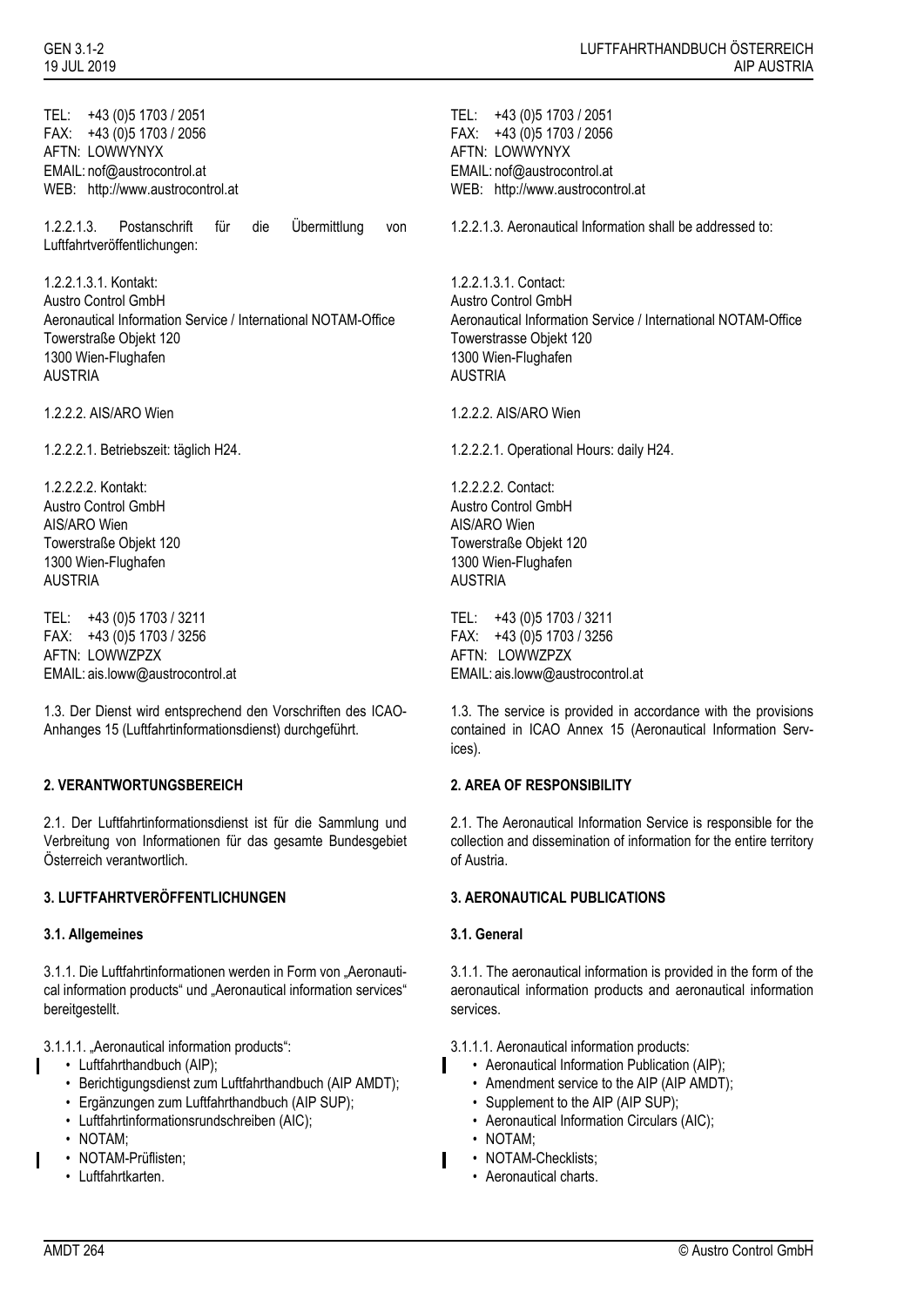- Vertrieb;
- "Pre-flight information service":
- "Post-flight information service".

3.1.2. NOTAM und die darauf bezugnehmende monatliche Prüfliste werden über Aeronautical Fixed Service (AFS) verbreitet, während das Flugberatungsbulletin (PIB) auf den Flughäfen in erster Linie über Selfbriefing verfügbar ist. Die anderen "Aeronautical information products" werden kostenlos via Internet bereitgestellt.

3.1.3. Der Luftfahrtinformationsdienst der Austro Control GmbH bietet allen Kunden ein Online-Service

(http://www.austrocontrol.at) via Internet in deutscher und englischer Sprache.

3.1.4. Im Interesse der Sicherheit der Luftfahrt wird ausdrücklich darauf hingewiesen, dass die Austro Control GmbH nur für die von ihr selbst vorgenommenen Veröffentlichungen von Luftfahrtinformationen verantwortlich zeichnet.

3.1.5. Sie finden unter anderem Informationen über Service der Flugsicherungsstellen mit Adressen und Kontaktmöglichkeiten sowie Informationen für jeden einzelnen Flughafen. Darüberhinaus sind Downloadfiles für folgende Luftfahrtinformationen (AIP inklusive und exklusive Luftfahrtkarten/AIP AMDT/AIP SUP/AIC/ NOTAM-Übersicht) und die digitale Version der Luftfahrtkarte - ICAO 1:500 000 Österreich verfügbar.

# **3.2. Veröffentlichungen 3.2. Publications**

3.2.1.1. Die AIP enthält Luftfahrtveröffentlichungen grundlegender und bleibender Art, die für die Luftfahrt in Österreich wesentlich sind. Die AIP ist in deutscher und englischer Sprache abgefasst und wird durch Berichtigung (AIP Amendment) auf dem neuesten Stand gehalten. Durch AIP SUP wird die AIP laufend ergänzt.

- 3.2.2.1. Zwei Arten werden hergestellt: 3.2.2.1. Two types are produced:
	- regelmäßige Berichtigung (**AIP AMDT**).

Diese Berichtigungen und Prüflisten werden monatlich für den einem AIRAC-Inkrafttretungstermin folgenden Tag ausgegeben.

Erfolgt keine Berichtigung, wird dies in der monatlichen Klartext-NOTAM-Übersicht bekanntgegeben.

- 3.1.1.2. "Aeronautical information services": 3.1.1.2. Aeronautical information services:
	- Distribution service;
	- Pre-flight information service:
	- Post-flight information service.

3.1.2. NOTAM and the related monthly checklists are issued via the Aeronautical Fixed Service (AFS), while Pre-flight Information Bulletins (PIB) are primarily made available at the airports via Selfbriefing. The other aeronautical information products are provided free of charge via Internet.

3.1.3. The Aeronautical Information Service of Austro Control GmbH offers to all clients an Online-Service (http://www.austrocontrol.at) via Internet in German and English language.

3.1.4. Therefore, in the interest of safety or air navigation Austro Control GmbH refers to the fact, that only for aeronautical information published directly by Austro Control GmbH responsibility can be undertaken.

3.1.5. Among other facts, you will find general information about service at our Air Navigation Services branch offices (Flugsicherungsstellen) with addresses and contact possibilities as well as information about primary aerodromes. Additionally we offer downloadfiles for the following aeronautical information (AIP including and excluding aeronautical charts/AIP AMDT/AIP SUP/ AIC/List of valid NOTAM) and the digital version of the Aeronautical Chart - ICAO 1:500 000 Austria.

# **3.2.1. Luftfahrthandbuch (AIP) 3.2.1. Aeronautical Information Publication (AIP)**

3.2.1.1. The AIP is the basic aeronautical information document published for Austria and contains information of lasting character essential to air navigation. The AIP is published in German and English and is maintained up-to-date by an amendment service. AIP SUP are issued currently in addition to the AIP.

# **3.2.2. AIP Berichtigungen (AIP AMDT) 3.2.2. Amendment service to the AIP (AIP AMDT)**

- - a routine Amendment (**AIP AMDT**). These Amendments and Checklists are issued monthly for the day following an AIRAC-effective date. When no amendment is published it is stated in the monthly plain language List of valid NOTAM.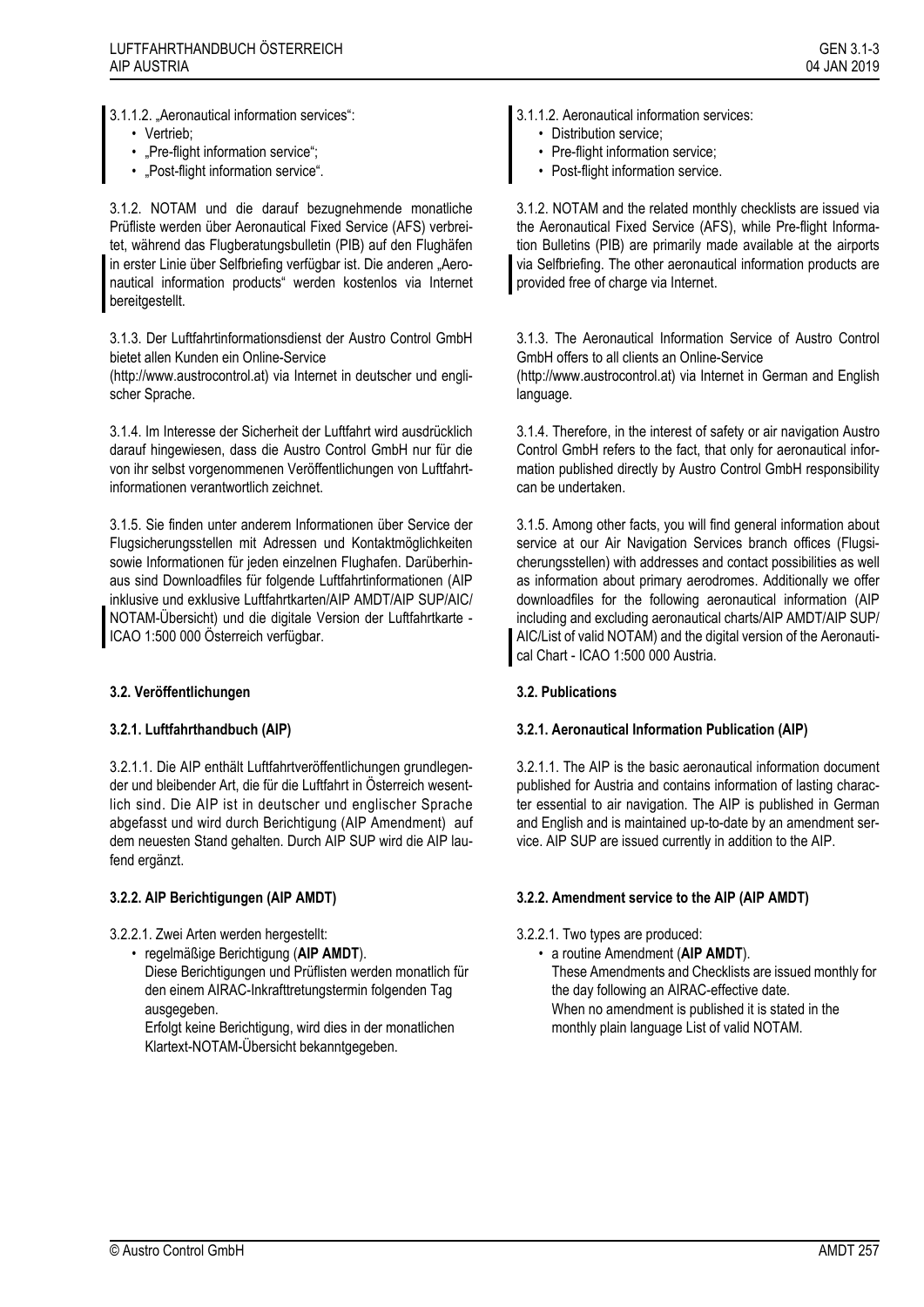• AIRAC AIP Berichtigungen (**AIRAC AIP AMDT**). Es werden Nachträge zum Luftfahrthandbuch, die gemäß ICAO Anhang 15 betrieblich besonders bedeutende Informationen beinhalten verlautbart, welche zu einem späteren, von ICAO weltweit festgelegten Termin (AIRAC Termin) in Kraft treten. Sie werden gesondert fortlaufend numeriert.

Das AIRAC AIP AMDT ist daher erst ab dem AIRAC Inkrafttretungsdatum gültig.

Eine Kurzinformation über AIRAC AIP AMDT wird zusätzlich mit NOTAM verlautbart (TRIGGER NOTAM).

3.2.2.2. Auf dem Deckblatt der AIP-Berichtigung wird der Inhalt der Berichtigung kurz beschrieben. Neue oder geänderte Informationen werden durch einen senkrechten Strich bzw. Streichungen durch einen Pfeil gekennzeichnet.

3.2.2.3. Jede AIP-Seite und Berichtigungsseite sowie das Berichtigungsdeckblatt sind datiert. Das Datum besteht aus Tag, Monat und Jahr der Veröffentlichung bei routinemäßigen Berichtigungen und des Inkrafttretens bei AIRAC-Berichtigungen.

3.2.2.4. Jedem Deckblatt ist zu entnehmen, welche "Aeronautical information products" (NOTAM, AIP SUP, AIC) in die AIP aufgenommen wurden und daher zu streichen sind.

3.2.3.1. AIP Ergänzungen (**AIP SUP**) beinhalten Informationen von befristeter Dauer. Es handelt sich dabei in der Regel um:

- Veröffentlichungen mit einer Gültigkeit von 3 Monaten oder mehr;
- Veröffentlichungen, die Karten beinhalten oder mit ausführlichem Text, auch bei einer Gültigkeit von weniger als 3 Monaten.

3.2.3.2. AIP Ergänzungen werden mit Laufnummer und Jahr versehen und für den Zeitraum ihrer Gültigkeit dem angegebenen AIP Teil zugeordnet.

3.2.3.3. AIP Ergänzungen, die eine besondere betriebliche Bedeutung haben und zu den von ICAO weltweit festgelegten Terminen (AIRAC Terminen) in Kraft treten, werden als **AIRAC AIP SUP** verlautbart und mit dem Acronym AIRAC gekennzeichnet.

3.2.3.4. AIP SUP und AIRAC AIP SUP werden je nach Inhalt mit GEN, ENR oder AD gekennzeichnet, werden fortlaufend nummeriert - beginnend mit Nummer 1 am Jahresanfang.

3.2.3.5. Änderungen zu AIP SUP oder AIRAC AIP SUP werden mit NOTAM oder einem weiteren AIP SUP verlautbart.

3.2.3.6. Falls kein Ablaufdatum angegeben ist, erfolgt die Aufhebung durch NOTAM, AIP Berichtigung oder ein neues AIP SUP.

• AIRAC AIP Amendments (**AIRAC AIP AMDT**). Amendments to the AIP are published which contain according to ICAO Annex 15, very important operational information and which will become effective at the ICAO worldwide specified date (AIRAC effective date). They have a separate consecutive numbering.

The AIRAC AIP AMDT is therefore valid from the AIRAC effective date onwards.

A short information about AIRAC AIP AMDT is published additionally by NOTAM (TRIGGER NOTAM).

3.2.2.2. A brief description of the subjects affected by the amendment is given on the AIP Amendment cover sheet. New information included is annotated or identified by a vertical line respectively cancellations are marked by an arrow.

3.2.2.3. Each AIP page and each AIP replacement page and the amendment cover sheet are dated. The date consists of the day, month and year of the publication date (regular AIP AMDT) or of the AIRAC effective date (AIRAC AIP AMDT) of the information.

3.2.2.4. Each AIP Amendment cover sheet includes references to the serial number of those aeronautical information products (NOTAM, AIP SUP, AIC), which have been incorporated in the AIP by the amendment and are consequently cancelled.

# **3.2.3. AIP Ergänzungen (AIP SUP) 3.2.3. Supplement to the AIP (AIP SUP)**

3.2.3.1. AIP Supplements (**AIP SUP**) contain information of a temporary nature. Generally they deal with:

- Publications valid for 3 months or more:
- Publications containing charts or with an extensive text, even if valid for less than 3 months.

3.2.3.2. AIP Supplements are provided with a consecutive number and the year, and assigned to the AIP part indicated, for the period of their validity.

3.2.3.3. AIP Supplements with a special operational importance which will become effective at the ICAO worldwide specified dates (AIRAC effective dates) are published as **AIRAC AIP SUP** marked with the acronym AIRAC.

3.2.3.4. Depending on the content AIP SUP and AIRAC AIP SUP are marked with GEN, ENR or AD, are consecutive numbered starting with number 1 at the beginning of the year.

3.2.3.5. Changes to AIP SUP or AIRAC AIP SUP are published by NOTAM or a further AIP SUP.

3.2.3.6. In case an expiring date is not definitely indicated the cancellation is effected either by NOTAM, AIP AMDT or a new AIP SUP.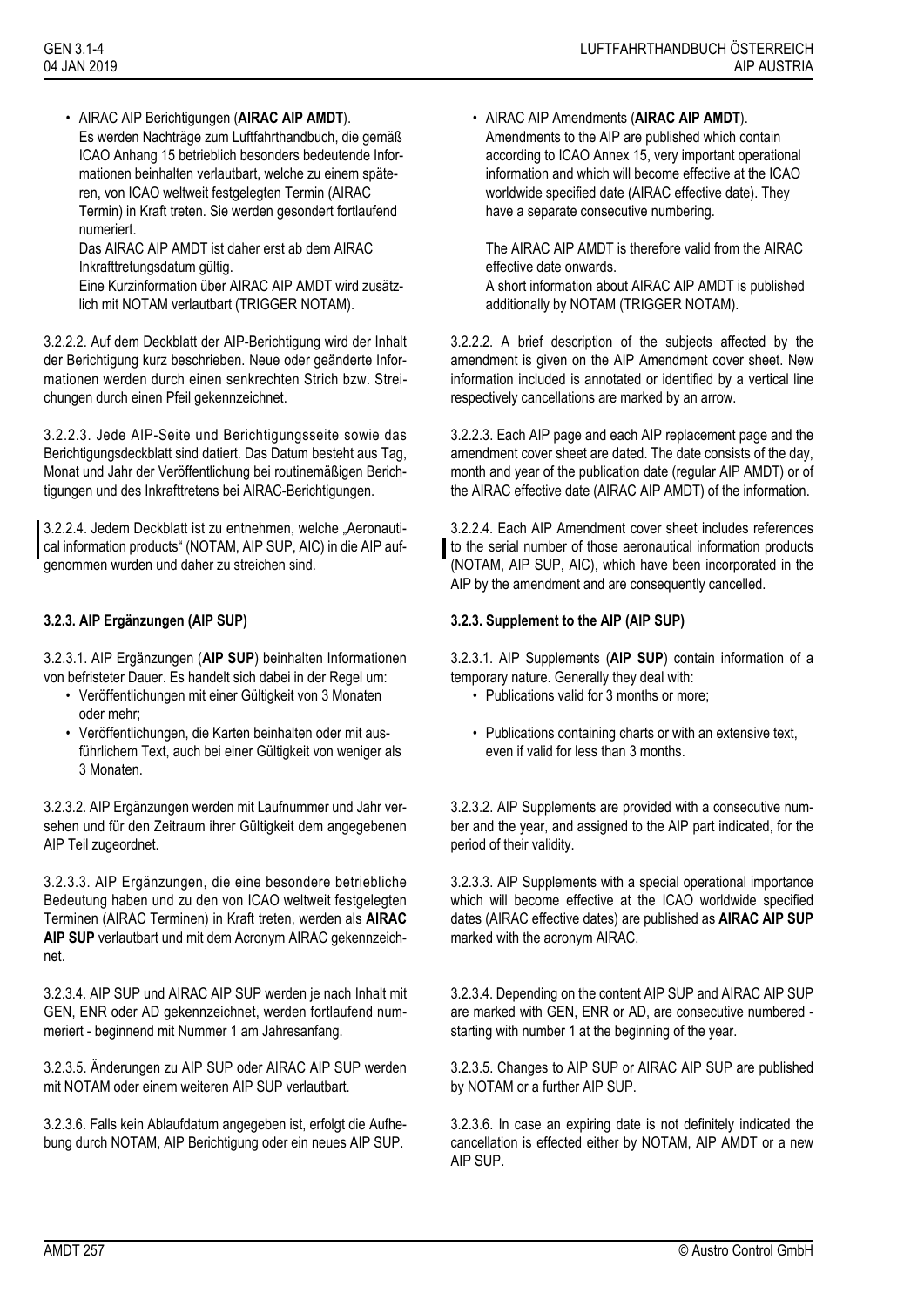3.2.3.7. Eine Prüfliste der in Kraft befindlichen AIP SUP/AIRAC AIP SUP wird monatlich in der Klartext NOTAM-Übersicht verlautbart.

3.2.3.8. Luftfahrtinformationen, die im Luftfahrthandbuch zu veröffentlichen sind, werden, falls sie dem Luftfahrtinformationsdienst erst nach Redaktionsschluss für ein AIP AMDT bzw. AIRAC AIP AMDT bekanntgegeben werden, vorübergehend mittels AIP SUP, AIRAC AIP SUP oder NOTAM verlautbart und zum nächstmöglichen Zeitpunkt in das Luftfahrthandbuch eingearbeitet.

3.2.4.1. **NOTAM** beinhalten Informationen über die Errichtung, Zustand oder Änderung jeglicher Luftfahrteinrichtung, Dienste, Verfahren oder Gefahren, deren zeitgerechte Kenntnis für Personen, die für den Flugbetrieb zuständig sind, von Bedeutung sind.

Unbefristete Änderungen zur AIP, Änderungen mit überlangem Text und Änderungen mit einer Dauer von mehr als 3 Monaten werden nur dann als NOTAM veröffentlicht, wenn eine rechtzeitige Bekanntgabe durch AIP SUP oder AIP AMDT nicht sichergestellt ist.

Jedes NOTAM hat nur einen Gegenstand und nur einen Zustand dieses Gegenstandes zum Inhalt.

NOTAM werden in der von der ICAO vorgeschriebenen Form abgefasst.

Für die FIR Wien werden NOTAM in 4 Serien verlautbart. For FIR Wien NOTAM are distributed in 4 series.

# 3.2.4.1.1. **Serie A** - internationale Verbreitung

umfasst Mitteilungen, die für den Instrumentenflugbetrieb sowie den Fluglinien- und Bedarfsverkehr von Bedeutung sind und enthält Funkanlagen für Navigation und Fernmeldeverkehr, Luftfahrthindernisse innerhalb von Sicherheitszonen, besondere Gefahren für die Luftfahrt, Luftraumbeschränkungen, Informationen betreffend Flughäfen, Anlagen des Wetterdienstes.

3.2.4.1.2. **Serie B** - beschränkt internationale Verbreitung

umfasst Mitteilungen aus Serie A, wenn diese kurzfristig vor Inkrafttreten bekannt wurden und von kurzer Gültigkeitsdauer sind und die Verbreitung in Serie A unzweckmäßig wäre. Informationen, die nur die allgemeine Zivilluftfahrt betreffen, Informationen für den Sichtflugbetrieb, Informationen über internationale Flugfelder sowie militärische Anlagen und Dienste soweit in der AIP verlautbart, Luftfahrthindernisse, sonstige Gefahren für die Luftfahrt, z.B. Luftfahrtveranstaltungen, NATIONAL VOLMET.

# 3.2.4.1.3. **Serie C** - nationale Verbreitung

Die Ausgabe nationaler NOTAM erfolgt in Bezug auf Informationen, die nur die nationale Luftfahrt betreffen.

Jedes NOTAM erhält eine fortlaufende Seriennummer, bezogen auf das Kalenderjahr. Jede NOTAM-Serie wird durch einen entsprechenden Buchstaben gekennzeichnet, z.B. A0001/98, B0001/98 und C0001/98.

Die Numerierung beginnt um 0000 UTC am 1. Jänner eines jeden Jahres.

3.2.3.7. A checklist of AIP SUP/AIRAC AIP SUP currently in force is issued in the monthly printed plain-language List of valid NOTAM in force.

3.2.3.8. Aeronautical Information which have to be published in the AIP, will be distributed temporary as AIP SUP, AIRAC AIP SUP or NOTAM if the aeronautical information service gets knowledge after copy deadline of the AIP AMDT or AIRAC AIP AMDT and then the aeronautical information will be inserted into the AIP at the next possible date.

# **3.2.4. NOTAM und Flugberatungsbulletin (PIB) 3.2.4. NOTAM and Pre-flight Information Bulletins (PIB)**

3.2.4.1. **NOTAM** contain information concerning the establishment, condition or change in any aeronautical facility, service, procedure or hazard, the timely knowledge of which is essential for personnel concerned with flight operations.

Permanent changes to AIP, changes with an extensive text and changes valid for more than 3 months are published as NOTAM only, if a timely publication as Amendment or Supplement to the AIP is not guaranteed.

Each NOTAM deals with only one subject and one condition concerning this subject.

NOTAM are composed according to the ICAO form.

# 3.2.4.1.1. **Series A** - international distribution

comprises information essential for operation of instrument flights and scheduled and non-scheduled air transport and contains radio navigation aids and radio communication facilities, aeronautical obstacles within obstacle clearance areas, significant hazards to air navigation, airspace restrictions, information concerning airports, facilities of meteorological service.

### 3.2.4.1.2. **Series B** - limited international distribution

comprises information from series A if they are reported short before the effective date and have a short period of validity so that a distribution under series A is not suitable. Information only concerning general aviation, information for VFR traffic, information about international airfields as well as military equipment and services as far as they are published in the AIP, aeronautical obstacles, other hazards concerning general aviation e.g. air displays, NATIONAL VOLMET.

### 3.2.4.1.3. **Series C** - national distribution

NOTAM distributed nationally will be issued regarding to information, essential to national aviation only.

Each NOTAM is allocated a consecutive serial number based on the calendar year. Each series is separately identified by a letter, e.g. A0001/98, B0001/98 and C0001/98, starting at 0000 UTC on 1st ofJanuary each year.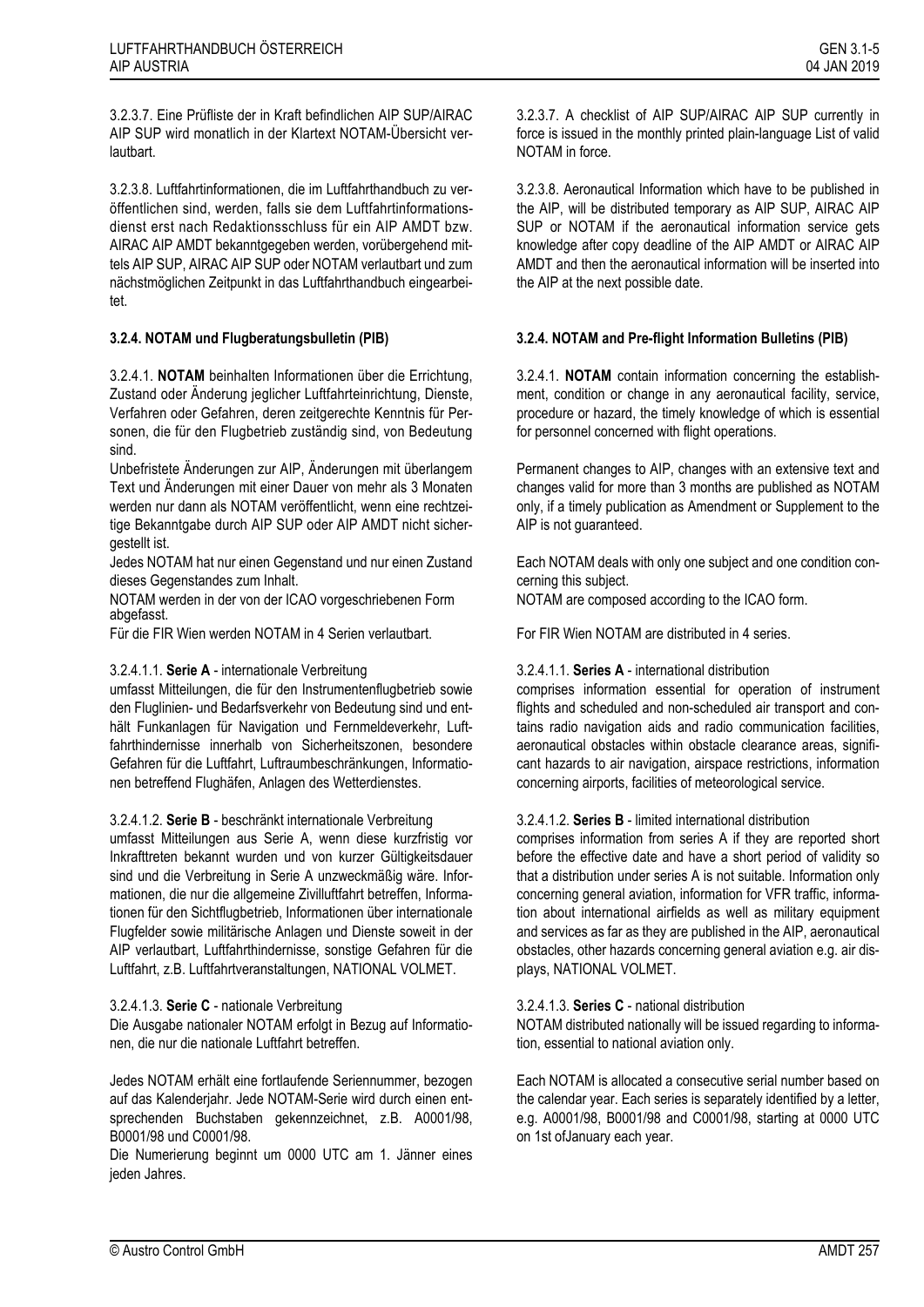# 3.2.4.1.4. **Serie - SNOWTAM**

Diese Serie umfasst Mitteilungen betreffend Schnee, Schneematsch oder Eis sowie Wasserpfützen, die im Zusammenhang mit diesen Niederschlagbelägen auf den Bewegungsflächen von Flugplätzen entstehen, sowie die Beseitigung der dadurch entstandenen Gefahrenzustände.

- internationale Verbreitung für die Flughäfen Graz, Innsbruck, Klagenfurt, Linz, Salzburg und Wien-Schwechat (Verbreitung durch die Flugplatzhalter direkt über AFTN)
- beschränkt internationale Verbreitung für die Flugplätze Hohenems-Dornbirn, St. Johann/Tirol, Vöslau, Wels, Wr. Neustadt und Zell am See (Verbreitung durch das Internationale NOTAM-Büro)

SNOWTAM erhalten für jeden Flugplatz eigene Nummernserien beginnend mit 0001 am Anfang der Wintersaison.

Ein Verteilerplan für SNOWTAM wird zu Beginn eines jeden Winters mit AIC verlautbart.

3.2.4.2.1. Auf allen österreichischen Flughäfen, sowie am Flughafen Wien-Schwechat auch im GAC, steht den Piloten über Selfbriefing eine schriftliche Flugberatung in englischer Sprache in Form eines "Pre-flight Information Bulletin"(PIB), welches auf Anforderung direkt abgefragt werden kann, zur Verfügung. Details siehe Punkt 5.

# **3.2.5. Luftfahrtinformationsrundschreiben (AIC) 3.2.5. Aeronautical Information Circulars (AIC)**

3.2.5.1. Als Luftfahrtinformationsrundschreiben (**AIC**) werden Informationen für die Luftfahrt bekanntgemacht, die gemäß ICAO Anhang 15 weder im Luftfahrthandbuch noch als NOTAM zu veröffentlichen sind, deren Verbreitung jedoch aufgrund der Verflechtung auf dem Gebiet der Luftfahrt im rechtlichen und technischen Bereich oder im Interesse der Flugsicherheit zweckdienlich erscheint.

3.2.5.2. AIC werden international als Serie A, national als Serie B verbreitet. Jede Serie erhält eine fortlaufende Nummerierung, die mit Nummer 1 am 1. Jänner eines jeden Jahres neu beginnt.

3.2.5.3. AIC der Serie A sind in der Regel in deutscher und englischer Sprache abgefasst.

3.2.5.4. AIC der Serie B sind in deutscher Sprache abgefasst. 3.2.5.4. AIC of series B are published in German.

3.2.5.5. Eine Prüfliste der in Kraft befindlichen AIC wird am Beginn jeden Kalenderjahres ausgegeben.

### 3.2.4.1.4. **Series SNOWTAM**

This Series comprises NOTAM concerning the presence or removal of hazardous conditions due to snow, slush or ice on aerodrome pavements or standing water associated with these conditions.

- international distribution for the airports Graz, Innsbruck, Klagenfurt, Linz, Salzburg and Wien-Schwechat (distribution by airport operators direct via AFTN)
- limited international distribution for the aerodromes Hohenems-Dornbirn, St. Johann/Tirol, Vöslau, Wels, Wr. Neustadt and Zell am See (distribution by International NOTAM-Office)

SNOWTAM are assigned separate serial numbers for each aerodrome starting with 0001 at the beginning of the winter season. A distribution list for SNOWTAM will be published at the beginning of every winter season with AIC.

# 3.2.4.2. **Flugberatungsbulletin (PIB)** 3.2.4.2. **Pre-flight Information Bulletin (PIB)**

3.2.4.2.1. At all Austrian airports, at Wien-Schwechat airport additionally at the GAC, a written pre-flight information is available via Selfbriefing. This information is available in English language in the form of a "Pre-flight Information Bulletin" (PIB) with direct data access on request. For details see item 5.

3.2.5.1. As Aeronautical Information Circular **(AIC**), aeronautical information will be published if according to ICAO Annex 15, publication in AIP or as NOTAM is not required, but dissemination appears useful due to the interrelation of aviation in the legal and technical fields or in the interest of flight safety.

3.2.5.2. AIC are distributed internationally as series A, nationally as series B and each is assigned with a consecutive number. The serial number starts with number 1 on 1st of January every year.

3.2.5.3. AIC of series A are normally published in German and English.

3.2.5.5. A check list of AIC currently in force is issued at the beginning of every calendar year.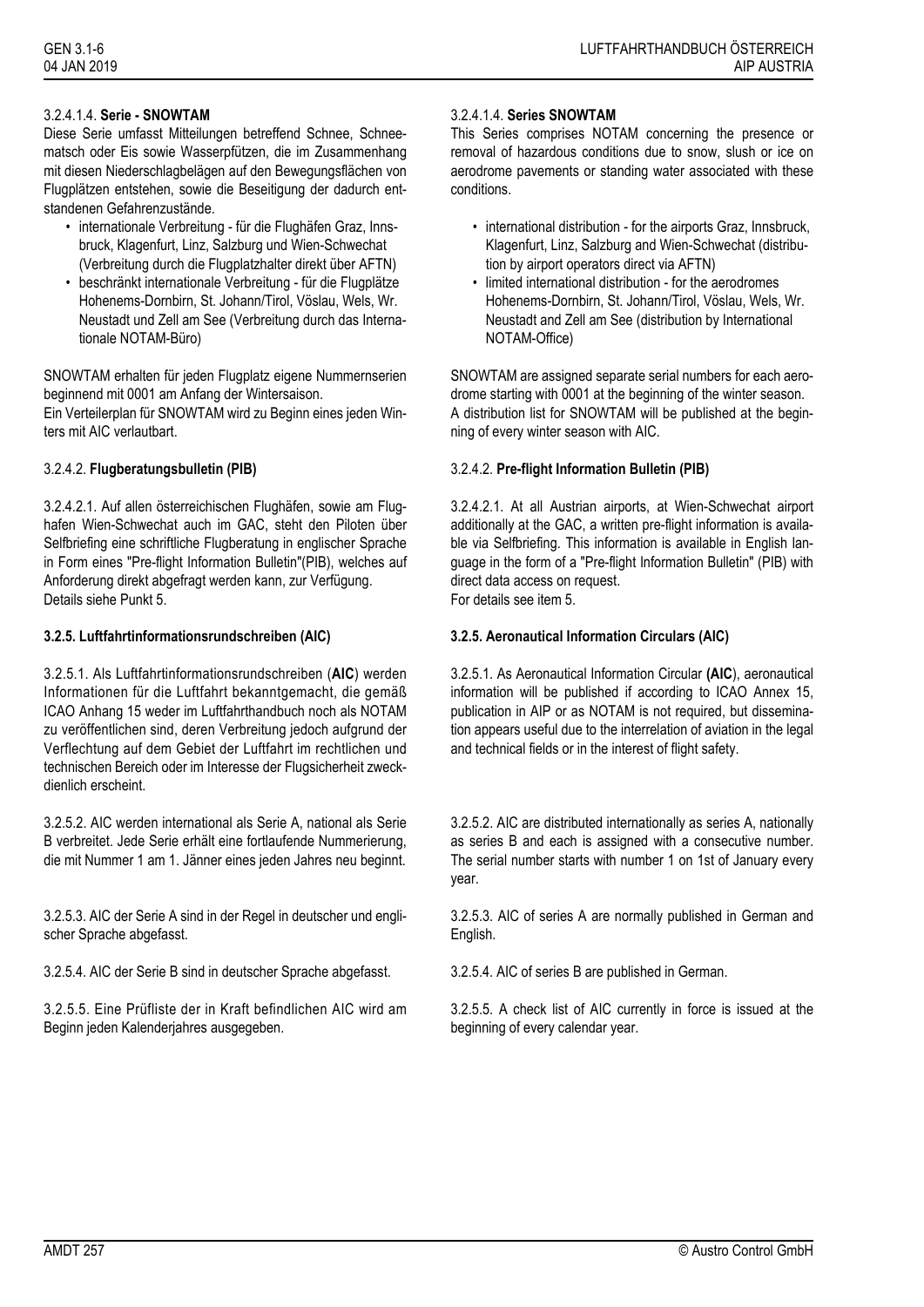# **3.2.6. NOTAM-Prüfliste (Checklist of valid NOTAM) und NOTAM-Übersicht (List of valid NOTAM)**

3.2.6.1. Eine Prüfliste der gültigen NOTAM wird monatlich über AFS verbreitet. Der Prüfliste folgt eine NOTAM-Übersicht. Diese enthält eine Übersicht der gültigen NOTAM und Informationen über die Nummer der zuletzt ausgegebenen AIP AMDT, AIRAC AIP AMDT, AIP SUP und AIC sowie eine NIL AIRAC Bekanntmachung, falls für den nächstfolgenden AIRAC-Inkrafttretungstermin kein AIRAC AIP AMDT vorgesehen ist. Falls für einen geplanten Verlautbarungstermin kein AIP AMDT veröffentlicht wird, erfolgt die NIL Bekanntmachung ebenso im Rahmen der NOTAM-Übersicht.

# **3.2.7. Österreichisches Nachrichtenblatt für Luftfahrer (ÖNfL)**

3.2.7.1. Das Österreichische Nachrichtenblatt für Luftfahrer (ÖNfL) wird in deutscher Sprache abgefasst und ist kostenlos über Internet verfügbar.

Das ÖNfL enthält u.a. Gesetzestexte und das österreichische Luftffahrzeugregister.

# **3.3. Vertrieb und Verkauf der Luftfahrtveröffentlichungen 3.3. Distribution and Sale of Aeronautical Publications**

3.3.1. Folgende Luftfahrtinformationen werden kostenlos via Internet bereitgestellt: AIP (inklusive und exklusive Luftfahrtkarten), AIP AMDT, AIP SUP, AIC, NOTAM-Übersicht, digitale Version der Luftfahrtkarte - ICAO 1:500 000 (2252-A) Österreich.

3.3.2. Die gedruckte Version der Luftfahrtkarte - ICAO 1:500 000 (2252-A) Österreich ist käuflich zu erwerben.

3.3.3. Kontakt: BÜRODIENSTLEISTUNGEN Mag. Giehser Zieglergasse 4 1070 Wien AUSTRIA

EMAIL: office@giehser.at

4.1. Um operationell wichtige Änderungen wie z.B. Berichtigungen zu Karten, Routenbeschreibungen zu kontrollieren und regulieren, werden solche Änderungen, wann immer möglich, zu einem vorzeitig festgelegten Datum gemäß dem AIRAC System verbreitet. Diese Art von Information wird als ein AIRAC AIP AMDT oder ein AIRAC AIP SUP publiziert. Wenn aus Zeitmangel kein AIRAC AMDT oder SUP produziert werden kann, wird ein NOTAM deutlich gekennzeichnet mit AIRAC verbreitet. Solch einem NOTAM wird so schnell wie möglich ein AMDT oder SUP folgen.

# **3.2.6. Checklist and List of valid NOTAM**

3.2.6.1. A checklist of valid NOTAM is issued monthly via AFS. The checklist is followed by a List of valid NOTAM. It contains a plain language (in English) presentation of the valid NOTAM and information about the number of the latest issued AIP AMDT, AIRAC AIP AMDT, AIP SUP and AIC as well as a NIL AIRAC notification, if there will be no AIRAC AIP AMDT published for the next AIRAC effective date. In case no AIP AMDT will be published for a planned publication date, the NIL notification will also be provided via the List of valid NOTAM.

# **3.2.7. Austrian "Nachrichtenblatt für Luftfahrer (ÖNfL)"**

3.2.7.1. The Austrian "Nachrichtenblatt für Luftfahrer (ÖNfL)" is available in german language only free of charge via the internet.

The ÖNfL comprises inter alia wording of the law and the Austrian Aircraft Register.

3.3.1. The following aeronautical information is provided free of charge via Internet: AIP (including and excluding aeronautical charts), AIP AMDT, AIP SUP, AIC, List of valid NOTAM, digital version of Aeronautical Chart - ICAO 1:500 000 (2252-A) Austria.

3.3.2. The printed version of the Aeronautical Chart - ICAO 1:500 000 (2252-A) Austria may be purchased.

3.3.3. Contact: BÜRODIENSTLEISTUNGEN Mag. Giehser Zieglergasse 4 1070 Wien AUSTRIA

EMAIL: office@giehser.at

# **4. AIRAC SYSTEM 4. AIRAC SYSTEM**

4.1. In order to control and regulate the operationally significant changes requiring amendments to charts, route-manuals etc., such changes, whenever possible, will be issued on predetermined dates according to the AIRAC SYSTEM. This type of information will be published as an AIRAC AIP AMDT or an AIRAC AIP SUP. If an AIRAC AMDT or SUP cannot be produced due to lack of time, NOTAM clearly marked AIRAC will be issued. Such NOTAM will as soon as possible be followed by an AMDT or SUP.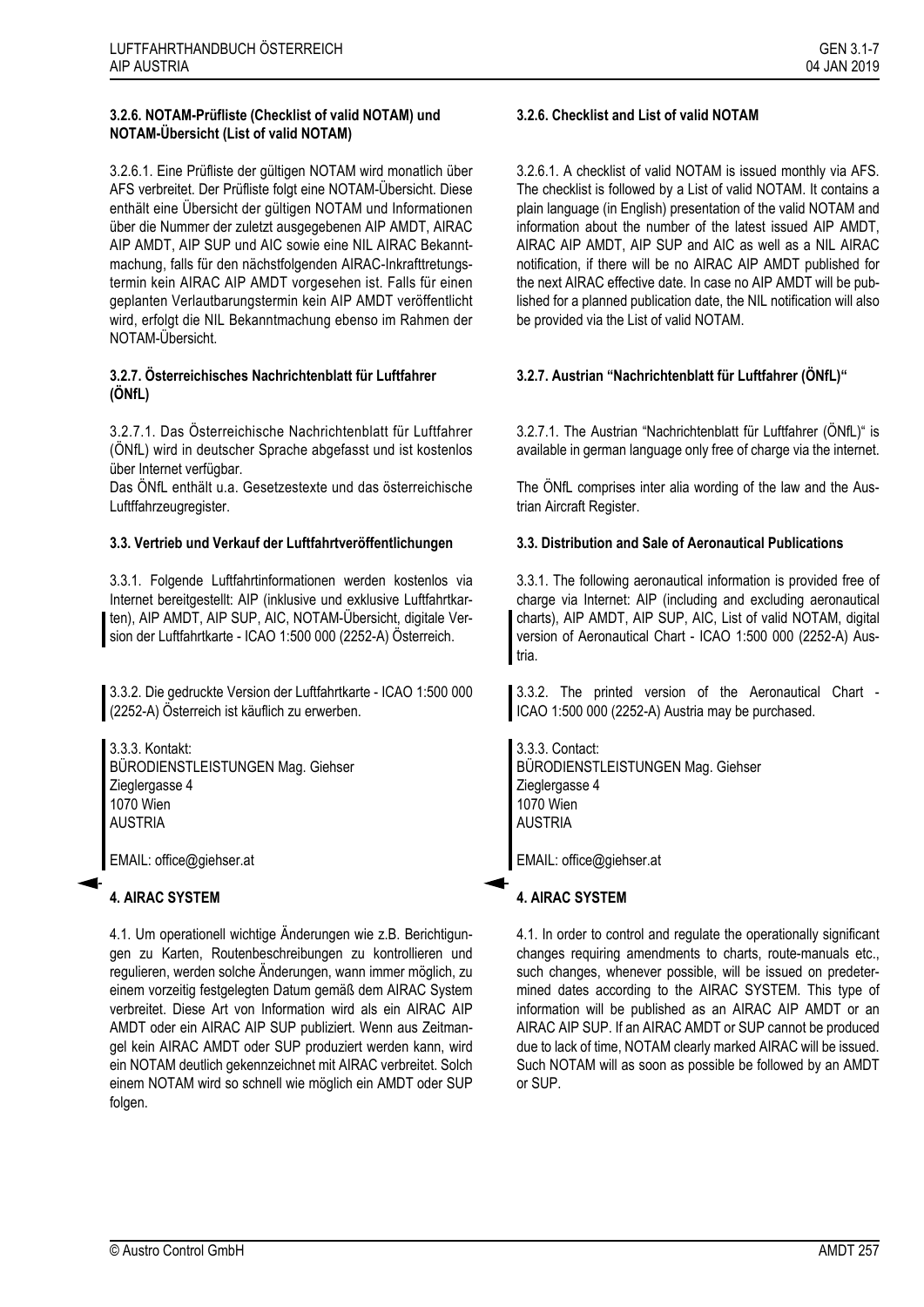4.2. Die unten stehende Tabelle zeigt die Inkrafttretungstermine für die kommenden Jahre. AIRAC Informationen werden so verbreitet, dass die Information beim Benützer nicht später als 28 Tage und für Hauptänderungen nicht später als 56 Tage vor dem Inkrafttretungsdatum eintrifft. Zum Verlautbarungstermin der AIRAC-Veröffentlichung wird ein Trigger NOTAM verbreitet, welches eine Vorbeschreibung des Inhaltes, Inkrafttretungsdatum und Laufnummer des AIRAC AIP AMDT oder AIRAC AIP SUP enthält. Trigger NOTAM bleiben als Erinnerung im PIB in Kraft bis

- 15 Tage nach Inkrafttreten (für PERM-Information) bzw.
- für die Zeitdauer der Information.

4.3. Wenn keine Information für die Publikation zum AIRAC Datum aufgeliefert wurde, wird eine NIL Meldung durch NOTAM, aber nicht später als ein AIRAC Zyklus vor dem betroffenen AIRAC Inkrafttretungsdatum, verbreitet.

4.2. The table below indicates AIRAC effective dates for the coming years. AIRAC information will be issued so that the information will be received by the user not later than 28 days, and for major changes not later than 56 days, before the effective date. At the publication date of the AIRAC AMDT or AIRAC SUP, a Trigger NOTAM will be issued giving a brief description of the contents, effective date and reference number of the AIRAC AIP AMDT or AIRAC AIP SUP. Trigger NOTAM will remain in force as a reminder in the PIB until

- 15 days after effectiveness (for PERM-Information), or
- for the whole period of effectiveness of information.

4.3. If no information was submitted for publication at the AIRAC date, a NIL notification will be issued by NOTAM not later than one AIRAC cycle before the AIRAC effective date concerned.

| 2019                    | 2020             | 2021                    | 2022                    | 2023             |
|-------------------------|------------------|-------------------------|-------------------------|------------------|
| 3 JAN                   | 2 JAN            | 28 JAN                  | 27 JAN                  | 26 JAN           |
| 31 JAN                  | 30 JAN           | <b>25 FEB</b>           | 24 FEB                  | 23 FEB           |
| 28 FEB                  | 27 FEB           | 25 MAR                  | 24 MAR                  | 23 MAR           |
| 28 MAR                  | 26 MAR           | 22 APR                  | 21 APR                  | 20 APR           |
| 25 APR                  | 23 APR           | 20 MAY                  | 19 MAY                  | 18 MAY           |
| 23 MAY                  | 21 MAY           | <b>17 JUN</b>           | 16 JUN                  | 15 JUN           |
| 20 JUN                  | 18 JUN           | 15 JUL                  | 14 JUL                  | 13 JUL           |
| 18 JUL                  | 16 JUL           | 12 AUG                  | 11 AUG                  | 10 AUG           |
| 15 AUG                  | 13 AUG           | 9 SEP                   | 8 SEP                   | 7 SEP            |
| 12 SEP                  | <b>10 SEP</b>    | 7 OCT                   | 6 OCT                   | <b>5 OCT</b>     |
| <b>10 OCT</b>           | 8 OCT            | 4 NOV                   | 3 NOV                   | 2 NOV            |
| 7 NOV                   | 5 NOV            | 2 DEC                   | 1 DEC                   | <b>30 NOV</b>    |
| 5 DEC                   | 3 DEC            | 30 DEC                  | 29 DEC                  | 28 DEC           |
|                         | 31 DEC           |                         |                         |                  |
| 2024                    |                  |                         |                         |                  |
|                         | 2025             | 2026                    | 2027                    | 2028             |
| 25 JAN                  | 23 JAN           | 22 JAN                  | 21 JAN                  | 20 JAN           |
| 22 FEB                  | 20 FEB           | <b>19 FEB</b>           | <b>18 FEB</b>           | <b>17 FEB</b>    |
| 21 MAR                  | 20 MAR           | 19 MAR                  | 18 MAR                  | 16 MAR           |
| <b>18 APR</b>           | 17 APR           | <b>16 APR</b>           | 15 APR                  | 13 APR           |
| 16 MAY                  | 15 MAY           | 14 MAY                  | 13 MAY                  | 11 MAY           |
| 13 JUN                  | 12 JUN           | 11 JUN                  | <b>10 JUN</b>           | 8 JUN            |
| 11 JUL                  | 10 JUL           | 9 JUL                   | 8 JUL                   | 6 JUL            |
| 8 AUG                   | 7 AUG            | 6 AUG                   | 5 AUG                   | 3 AUG            |
| 5 SEP                   | 4 SEP            | 3 SEP                   | 2 SEP                   | 31 AUG           |
| 3 OCT                   | 2 OCT            | 1 OCT                   | 30 SEP                  | 28 SEP           |
| 31 OCT                  | 30 OCT           | 29 OCT                  | 28 OCT                  | <b>26 OCT</b>    |
| <b>28 NOV</b><br>26 DEC | 27 NOV<br>25 DEC | <b>26 NOV</b><br>24 DEC | <b>25 NOV</b><br>23 DEC | 23 NOV<br>21 DEC |

4.4. Zeitplan der AIRAC Inkrafttretungstermine 4.4. Schedule of AIRAC effective dates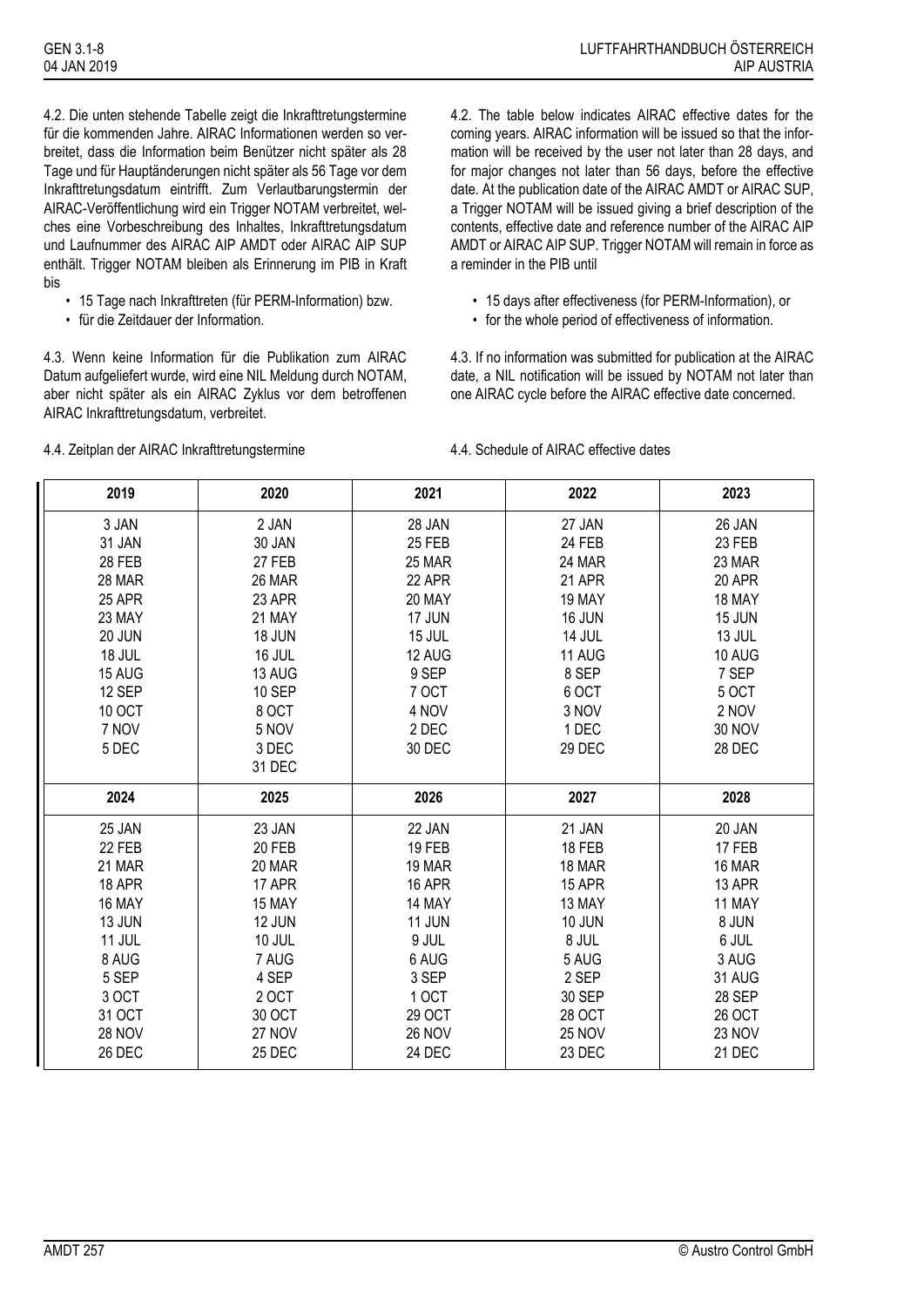5.1.1. Die Flugberatung wird in folgenden Bereichen der Austro Control GmbH durchgeführt:

- AIS/ARO Wien,
- Selfbriefing-Stationen an allen internationalen Flughäfen

5.2.1. Für die Bereitstellung der Flugberatung steht AIS/ARO Wien sowie an allen internationalen Flughäfen Selfbriefing-Stationen zur Verfügung. Eine zusätzliche Selfbriefing-Station ist im Zentrum für die Allgemeine Luftfahrt (GAC) auf dem Flughafen Wien-Schwechat eingerichtet.

Über diese Selfbriefing-Stationen können Flugpläne und Flugplanfolgemeldungen bei AIS/ARO Wien aufgegeben und Preflight Information Bulletins (PIB) angefordert werden. Selfbriefing-Helpdesk H24: +43 (0)5 1703 / 3211

5.2.2. AIS/ARO Wien ist als zentrale Flugberatungsstelle und Meldestelle für Flugverkehrsdienste H24 erreichbar unter:

TEL: +43 (0)5 1703 / 3211 FAX: +43 (0)5 1703 / 3256 EMAIL: ais.loww@austrocontrol.at

5.2.3. Flugplanaufgabe, Pre-flight und MET-briefing ist auch über Internet unter www.homebriefing.com möglich. Die Bedingungen für die Nutzung dieses Services sind der genannten Website zu entnehmen.

Homebriefing-Helpdesk H24: +43 (0)5 1703 / 3211

### WEB: http://www.homebriefing.com WEB: http://www.homebriefing.com

### 5.2.4. Erfassungsbereich

Die NOTAM werden von der Europäischen AIS Datenbank (EAD) bezogen. Deren Erfassungsbereich ist grundsätzlich weltweit und vollständig. Durch politische oder wirtschaftliche Umbrüche kann es jedoch zu Einschränkungen kommen.

### 5.2.5. Betriebszeiten

Die Betriebszeiten der Selfbriefing-Stationen siehe AD 2. Außerhalb der Betriebszeiten der Selfbriefing-Stationen ist für das gesamte Bundesgebiet zur Erteilung von Flugberatungen AIS/ARO Wien zuständig.

5.3.1. Flugberatungen werden für jeden Flug, für den bei einer Meldestelle für Flugverkehrsdienste ein Flugplan abgegeben wird, sowie auf besondere Anforderung erteilt.

5.3.2. Für Flüge innerhalb Österreichs wird die Flugberatung bis zum Bestimmungsflugplatz erteilt.

### **5. PRE-FLIGHT INFORMATION SERVICE AT AERODROMES**

### **5.1. Organisation der Flugberatung 5.1. Organization of Pre-flight Information service**

5.1.1. Pre-flight Information service is provided by the following units of the Austro Control GmbH:

- AIS/ARO Wien,
- Selfbriefing terminals at all international airports

### **5.2. Bereitstellung der Flugberatung 5.2. Availability of Pre-flight Information service**

5.2.1. Pre-flight Information service is provided by AIS/ARO Wien as well as by selfbriefing terminals at all international airports. One additional selfbriefing terminal is located at the Centre for General Aviation at Wien-Schwechat airport.

Via these selfbriefing terminals, flight plans and flight plan associated messages can be filed with and Preflight Information Bulletins (PIB) can be requested from AIS/ARO Wien. Selfbriefing-Helpdesk H24: +43 (0)5 1703 / 3211

5.2.2. AIS/ARO Wien as central AIS-briefing unit and Air Traffic Services Reporting Office can be reached H24 under:

TEL: +43 (0)5 1703 / 3211 FAX: +43 (0)5 1703 / 3256 EMAIL: ais.loww@austrocontrol.at

5.2.3. Filing of flight plans, Pre-flight and MET-briefing are also possible via the internet under www.homebriefing.com. The conditions of use of this service are to be taken from the mentioned website.

Homebriefing-Helpdesk H24: +43 (0)5 1703 / 3211

### 5.2.4. Coverage

The NOTAM are obtained from the European AIS database (EAD). Their coverage is basically worldwide and complete. However, political or economic upheavals can lead to restrictions.

### 5.2.5. Operational hours

Operational hours of selfbriefing terminals see AD 2.

Outside of operational hours of selfbriefing terminals AIS/ARO Wien is competent for Pre-flight Information service of the entire territory of Austria.

### **5.3. Erteilung von Flugberatungen 5.3. Provision of pre-flight information**

5.3.1. Pre-flight information will be provided for all flights for which a flight plan has been filed at an air traffic services reporting office and on special request.

5.3.2. For flights within Austrian territory pre-flight information will be provided up to the aerodrome of destination.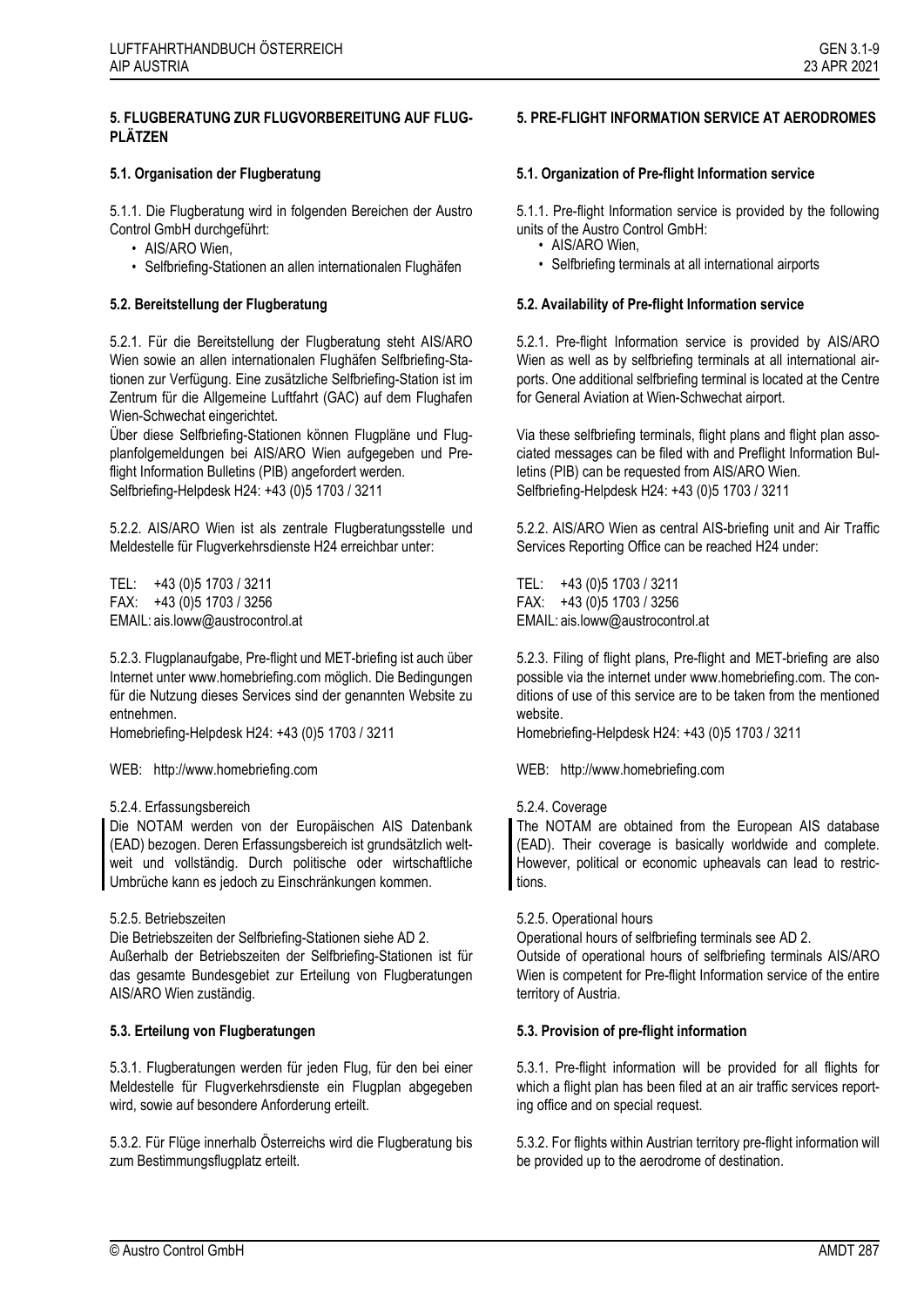5.3.3. Für Flüge in das Ausland erstreckt sich die Flugberatung in der Regel nur auf den Flugabschnitt bis zum ersten Zielflugplatz. Darüberhinaus wird eine Flugberatung nur auf besondere Anforderung und auf Grund vorliegender Unterlagen erteilt.

### 5.3.4. Verfügbare PIB-Arten 5.3.4. Available PIB-types

- Karten Briefing
- Flugplatz Briefing
- Flugstreckenbriefing
- Korridor Briefing

5.3.5. PIB sind für IFR und VFR Flüge (Notamerfassungsbereich) abrufbar. Es beinhaltet alle NOTAM, die nicht älter als 250 Tage sind. Ausgenommen davon sind PERM NOTAM, welche immer im PIB angezeigt werden.

5.3.6. Die unter Punkt 5.3.4. genannten PIB-Arten können hinsichtlich folgender Kriterien den persönlichen Anforderungen angepasst werden:

- Verkehrsart/Flugregel (IFR und/oder VFR)
- Verschiedenste geographische Kriterien
- Zeitliche Kriterien

Damit steht ein Standard PIB nach ICAO SARP Vorgabe zur Verfügung, das alle NOTAM enthält, die diesen Kriterien entsprechen. Zu allen diesen PIB-Arten kann auch ein Minimum PIB abgerufen werden. Der Unterschied besteht darin, dass die gemäß ICAO NOTAM Selection Criteria (NSC) mit M (miscellaneous) qualifizierten NOTAM im Minimum PIB nicht dargestellt werden.

Es ist dabei für den Piloten zu beachten, dass das Minimum PIB deutlich kürzer ist, gewisse NOTAM sind aber in diesem nicht enthalten!

Eine diesbezügliche Auflistung, welche NOTAM im Minimum PIB nicht dargestellt werden, finden Sie unter www.homebriefing.com im Menü "Briefing".

# **5.4. Informationen nach dem Flug 5.4. Post flight reports**

5.4.1. Folgende Formblätter liegen bei den Flugsicherungsstellen innerhalb der Selfbriefing-Stationen zur Verwendung für Piloten auf:

- Meldung über besondere Vorkommnisse
- Meldung über einen Vorfall oder Störung in der Luftfahrt

5.3.3. For flights into foreign countries pre-flight information will normally be provided up to the aerodrome of the first intended landing. Further pre-flight information will be provided on special request only and will be based on information as available.

- Area Briefing
- Aerodrome Briefing
- Route Briefing
- Narrow Route Briefing

5.3.5. PIB are available for IFR and VFR flights (Notam coverage zone). It includes all NOTAM that are not older than 250 days. Excepted are PERM NOTAM, which are always displayed in the PIB.

5.3.6. The PIB types mentioned under item 5.3.4. can be adjusted to personal requirements with regard to the following criteria:

- Type of traffic/flight rule (IFR and/or VFR)
- Various geographic criteria
- Temporal criteria

This means that a standard PIB according to ICAO SARP specification is available that contains all NOTAM that meet these criteria. A Minimum PIB can also be retrieved for all of these PIBtypes. The difference is that the NOTAM qualified with M (miscellaneous) according to the ICAO NOTAM Selection Criteria (NSC) are not shown in the Minimum PIB.

Pilots should note that the Minimum PIB is significantly shorter, but certain NOTAM are not included!

A list of which NOTAM are not shown in the Minimum PIB can be found at www.homebriefing.com in the "Briefing" menu.

5.4.1. The following forms are available within the selfbriefing terminals at the Air Navigation Services branch offices (Flugsicherungsstellen) for use by pilots:

- Incident Report
- "Meldung über einen Vorfall oder Störung in der Luftfahrt"